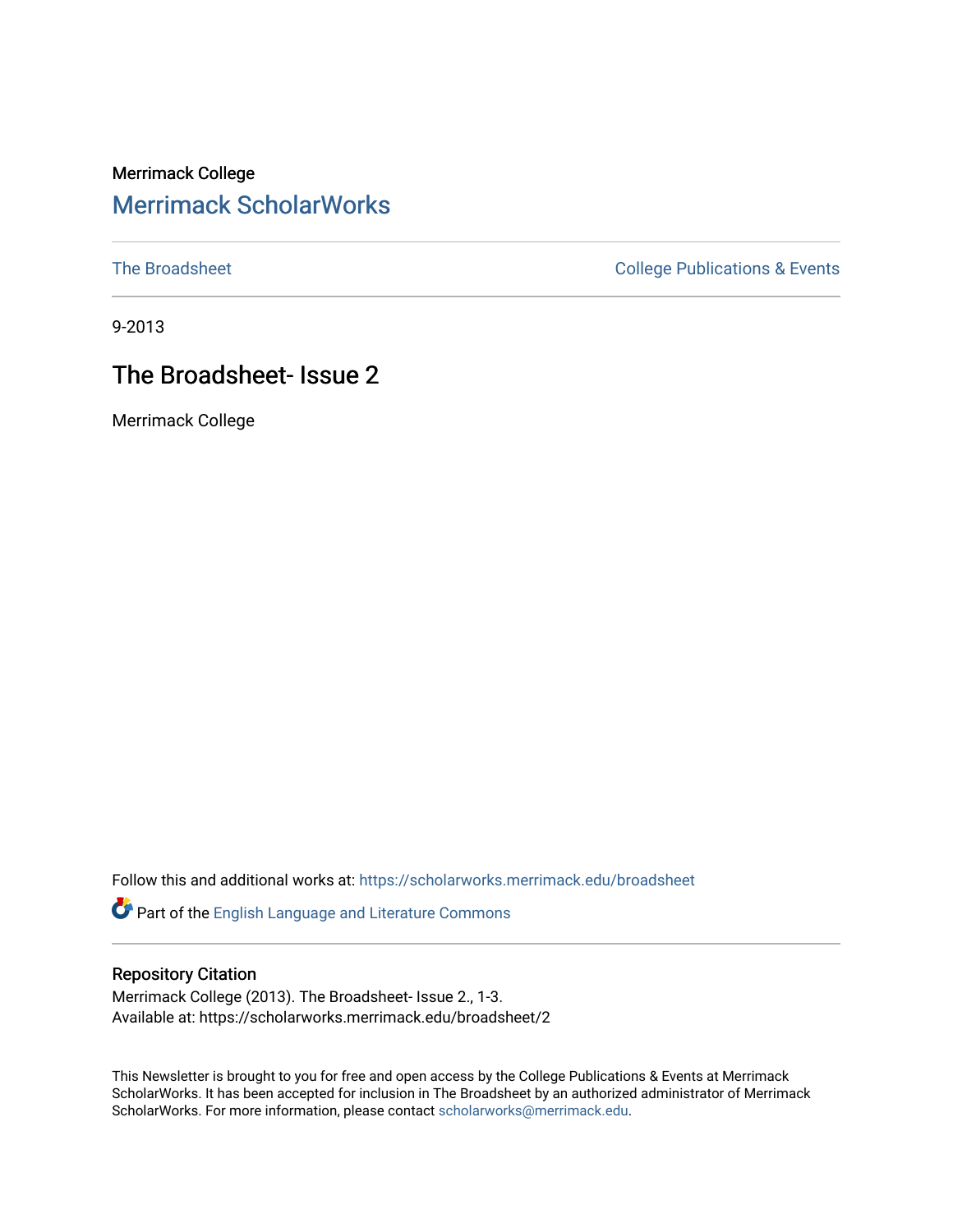# THE BROADSHEET

## Rap Soundtrack Ruins Luhrmann's *Gatsby*

I had a hard time liking *The Great Gatsby*, which might be surprising, since it ranks as one of my favorite books. Although I appreciate that much of it was faithful to the novel (some of the lines of dialogue come directly from the text), there were some key scenes and elements missing from the adaptation. Using updated music was an interesting attempt to make the movie appealing to audiences today, but I did not enjoy the soundtrack. Aside from Leonardo DiCaprio as Gatsby, I did not care for the casting. The rest of the actors and actresses didn't fit the parts very well. I would recommend seeing it if you are a fan of the original story, but do not go into it with high expectations. by Jennifer Hanselman



Overall, I really enjoyed *The Great Gatsby.*  Apart from a few differences, I felt like the movie followed the book pretty closely, which was nice considering that many movie adaptations of novels often change important details. However, I couldn't decide whether or not I liked the director's attempt at bridging the time period with today by using rap music; the idea was interesting, but I don't think it quite succeeded. The best thing about the movie, though, was that it prompted so many people to go and read Fitzgerald's classic novel.

By Alison Leonard *continued p. 2*

Issue II, September 2013



## Poet Jamaal May Performs at the Writers House Grand Opening by Alison Leonard

Acclaimed poet Jamaal May of Detroit took Merrimack by storm in spoken-word style at the Writers House grand opening on September 23. His humorous, likeable disposition warmed the audience, and his poetry kept the group spellbound. May's indelible imagery, hard-edged diction and dynamic reading style made the performance a unique experience. May's poems covered a wide variety of topics, such as aging, the progression of time, fear and love, which were energized by his electric rhythm, accentuation of key words and hand gestures.

May's insightful, passionate performance led to an interesting discussion forum at the conclusion of his reading. When asked to discuss the relationship between poetry composed on paper versus poetry composed for recitation, May noted the different writing styles that often accompany the two, but also emphasized that passion and inflection when reading is vital to conveying a poem's message. He cited the ability to enliven the words and embody feelings as the hallmark of a successful poetry reader, something he certainly accomplished during his own performance. May also emphasized the importance of form in oral poetry. As an example, he spoke about the challenge of writing a contrapuntal poem, a poem that can be read three different ways, which gave birth to the impressive example he shared with the audience. He first read the left hand side of the page, then the right and then through both, making a total of three poems.

Interestingly, May's poetry career evolved from his work with writing hip hop lyrics in his early 20s. However, he found hip-hop to be restrictive as there was too much of a focus on the beat and not enough on the language. He then took the stage as a slam poet and gained much recognition as he honed his skills and experimented with different writing styles. May has since been a finalist at both national and international poetry slams, won a variety of awards such as the 2013 *Indiana Review* Poetry Prize, and awaits the release of his newest volume, *Hum*.

*continued p. 2*

Jamaal May Performs at the Writers House *The Great Gatsby* (2013) Review Meet Andrea Cohen Upcoming Events New Courses Spring 2014 Included in this Issue:

Ĩ

*An official publication of the Merrimack Co#ege English Department, The Broadsheet is published monthly during the academic calendar year. Its mission is to celebrate the English Department's role in promoting the literary arts on campus, to acknowledge the accomplishments of faculty and students, to profile students and alumni, and to create a forum in which issues relevant to English studies can be discussed.*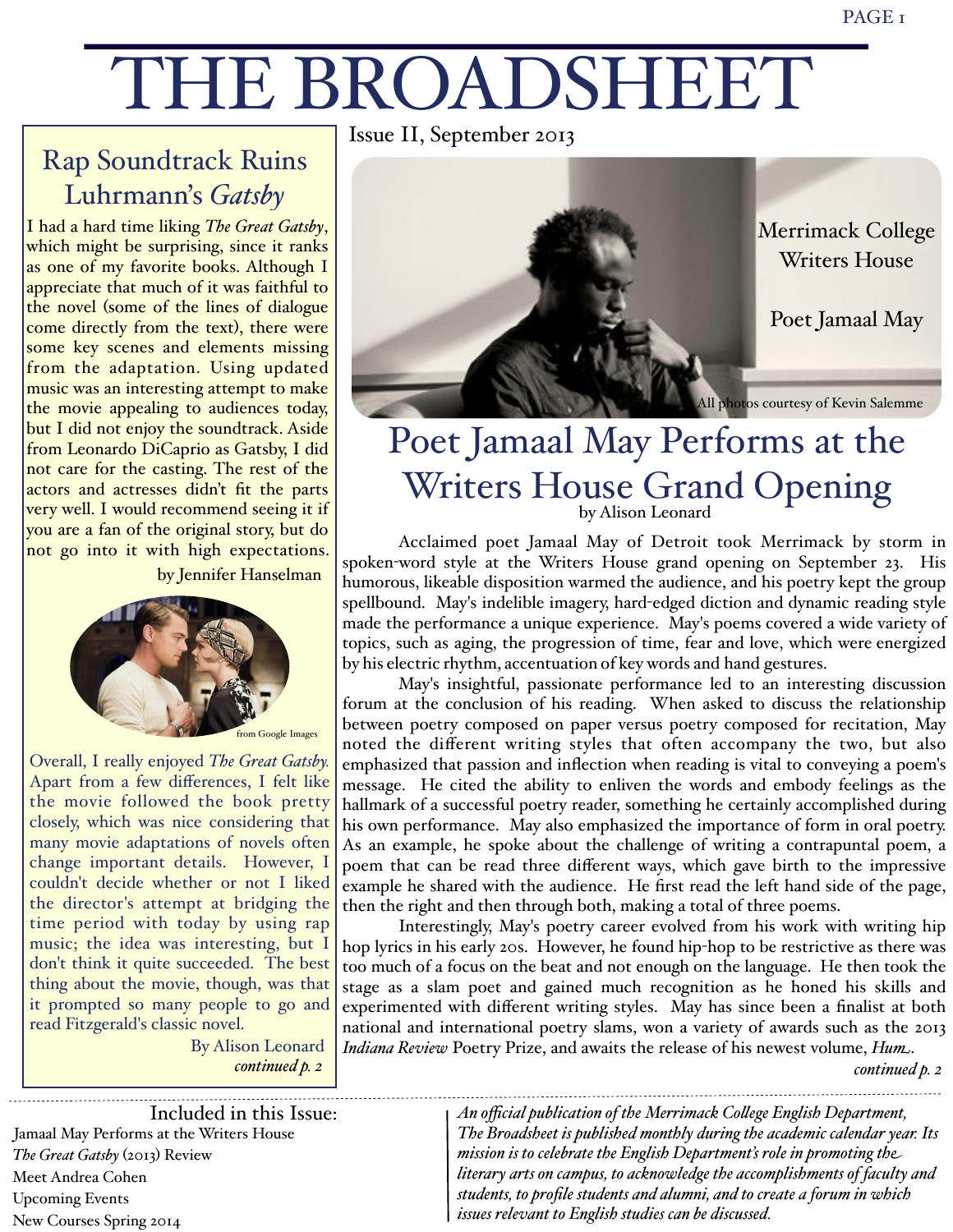#### PAGE 2

#### Jamaal May cont. from p. 1

#### *Gatsby cont. from p.1*

This movie is a crude bastardization of one of the greatest novels ever written. Director Baz Luhrmann and his writers reduced a story about the decline of society in the American 20's to a simple, boring love story. The culture of the 20's is so absent that if the viewer didn't know better, she may easily think this story took place in 2013. This may be due to the absurd choice of using rap music as the soundtrack. The writers insisted on sprinkling in the most famous lines from the novel, for example, "beautiful little fool" ;however they were poorly delivered by a poorly casted group of actors, and were often so out of context that Fitzgerald's message never came through. Many have said *The Great Gatsby* is impossible to film. After seeing this attempt, I've never been more convinced that this is true.<br>by Laura Stevens

## Founding Director Cohen Excited About Writers House Future By Laura Stevens

 Professor Andrea Cohen, a published poet, accomplished scholar, and now founding director of the Writers House at Merrimack, brings energy, excitement, and experience to Merrimack's newest space. Professor Cohen describes the Writers House mission as serving "everybody on campus" and hopes that the space will "invigorate the intellectual life" of the college. She has worked tirelessly with other faculty members on campus to plan and promote events, the first of which occurred on September 23 and had 85 attendees. Professor Cohen says that they are "starting with a bang," and that she hopes to host speakers that will "appeal to different groups on campus and to inspire different students." Located in the Merrimack Innovation Center, the Writers house features beautiful lighting, a working fireplace, a kitchen, conference room, and faculty office space.

Professor Cohen's impressive background as a poet and as director of the nationally known Blacksmith House Poetry Series in Cambridge, Massachusetts, uniquely qualifies her for the position as His poetry has been featured in journals such as *POETRY, New England Review*  and *Ploughshares.* During his performance, May read a variety of his poems from previous publications, as well as from his new manuscript, *The Big Book of Exit Strategies*. In addition to performing, he also teaches in the Vermont College of Fine Arts MFA program.

 May's appearance marks the first of many by accomplished literary figures to be featured at the new Writers House in the upcoming months. The Writers House, located in the Innovation Center in the Merrimack Athletic Complex, is a unique initiative on campus dedicated to providing a forum for students and faculty to learn, write, and interact with one another, as well as with guest speakers and performers, such as Jamaal May. May's inaugural reading followed a welcome reception and ribbon-cutting ceremony, a blessing from Father Ray, and introductions from President Hopey and Andrea Cohen, local poet and Writers House director. President Hopey cited the event as one of his proudest moments due to the endless possibilities of the Writers House, while Andrea Cohen thanked everyone involved in bringing the idea of the House, the only one of its kind in the local area, to fruition. Jamaal May will certainly be remembered as an inspirational and talented first guest.



Founding Director of the Writers House. She has a B.A. in English and French from Tufts, and an M.F.A. in Poetry from the University of Iowa. She has taught at the University of Iowa, the University of Massachusetts Boston, Emerson College, the Fine Arts Work Center in Provincetown, Massachusetts, and here at Merrimack College. She has also worked at MIT as Communications Director. Professor Cohen has spent the last dozen years running the Blacksmith House Poetry Series, one of the most renowned reading series in the country. The Series just celebrated its 40<sup>th</sup> anniversary, and Professor Cohen began working there when she was in college. She says her experience with the Blacksmith House Poetry Series helps her in bringing such accomplished authors to the Writers House.

A published poet, Professor Cohen said her fourth book is coming out soon. She also frequently publishes in journals. "So for a poet," Professor Cohen says, "to get to be in a house like this, a house sort-of built for 'the word', is kind of a dream." Professor Cohen observed that it is not only the Merrimack community who benefits from the Writers House program, however. Speakers will find the experience invaluable in different ways. She says that the first speaker, Jamaal May, was "honestly thrilled" to be here, and that he was "in awe that we have a President who values this, because many places do not."

Merrimack is the first college in the region to have a space and program of this kind. President Hopey has invested much in the way of resources and support to it. Professor Cohen says this shows that "Merrimack has amazing priorities."

*continued p. 3*